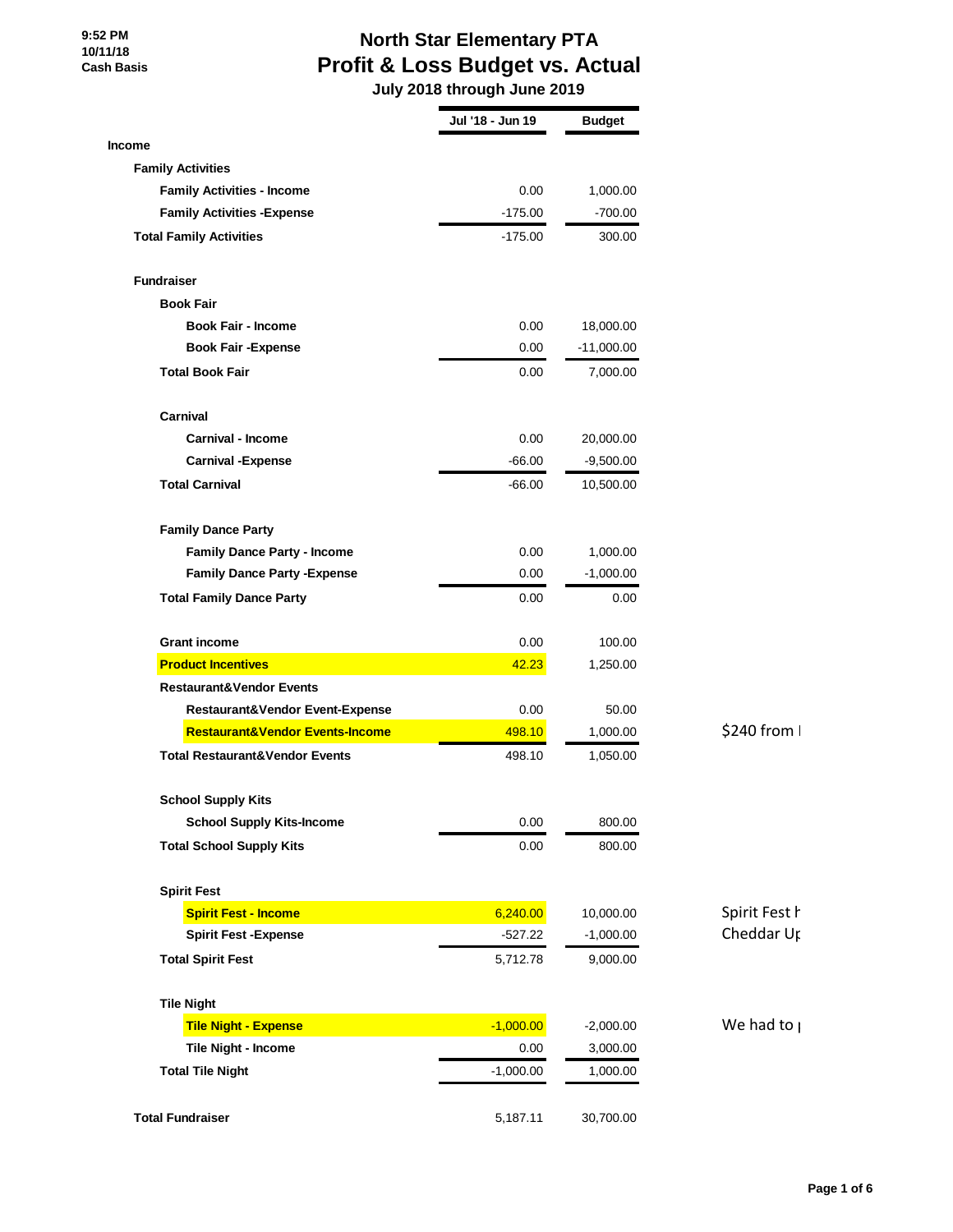# **North Star Elementary PTA Profit & Loss Budget vs. Actual**

 **July 2018 through June 2019**

|                                     | Jul '18 - Jun 19 | <b>Budget</b> |
|-------------------------------------|------------------|---------------|
|                                     |                  |               |
| Membership                          |                  |               |
| <b>Membership - Income</b>          | 3,588.00         | 3,000.00      |
| <b>Membership - Expense</b>         | 0.00             | $-1,900.00$   |
| <b>Membership - Other</b>           | 355.00           |               |
| <b>Total Membership</b>             | 3,943.00         | 1,100.00      |
| Misc. Income                        | 0.16             |               |
| <b>PTA Donations</b>                | 0.00             | 100.00        |
| <b>Spirit Wear</b>                  |                  |               |
| <b>Spirit Wear - Income</b>         | 3,422.00         | 8,000.00      |
| <b>Spirit Wear -Expense</b>         | $-408.86$        | $-5,000.00$   |
| <b>Total Spirit Wear</b>            | 3,013.14         | 3,000.00      |
| <b>Staff Appreciation</b>           |                  |               |
| <b>Staff Appreciation - Income</b>  | 165.00           | 1,000.00      |
| <b>Staff Appreciation - Expense</b> | -44.44           | $-2,205.00$   |
| <b>Total Staff Appreciation</b>     | 120.56           | $-1,205.00$   |
| Yearbook                            |                  |               |
| Yearbook - Income                   | 0.00             | 8,000.00      |
| <b>Yearbook -Expense</b>            | 0.00             | $-7,000.00$   |
| <b>Total Yearbook</b>               | 0.00             | 1,000.00      |
| <b>Total Income</b>                 | 12,088.97        | 34,995.00     |
| <b>Expense</b>                      |                  |               |
| <b>Academic Competition</b>         |                  |               |
| <b>Math Olympiad</b>                | 109.00           |               |
| <b>National Geography Bee</b>       | 0.00             | 145.00        |
| <b>Spelling Bee</b>                 | 287.50           | 185.00        |
| <b>Total Academic Competition</b>   | 396.50           | 330.00        |
| <b>Charitable Assistance</b>        | 0.00             | 500.00        |
| <b>Copy/Printing</b>                | 0.00             | 600.00        |
| <b>Field Day</b>                    | 0.00             | 250.00        |
| <b>Fifth Grade Activities</b>       | 0.00             | 1,200.00      |
| <b>Garden Committee</b>             | 0.00             | 500.00        |
| <b>Health and Wellness</b>          | 0.00             | 200.00        |
| <b>Instructional Support</b>        | 0.00             | 2,500.00      |
| <b>Insurance</b>                    | 235.00           | 235.00        |
| Landscaping                         | 0.00             | 200.00        |
| <b>Post Office</b>                  | 0.00             | 75.00         |
| <b>Programs</b>                     |                  |               |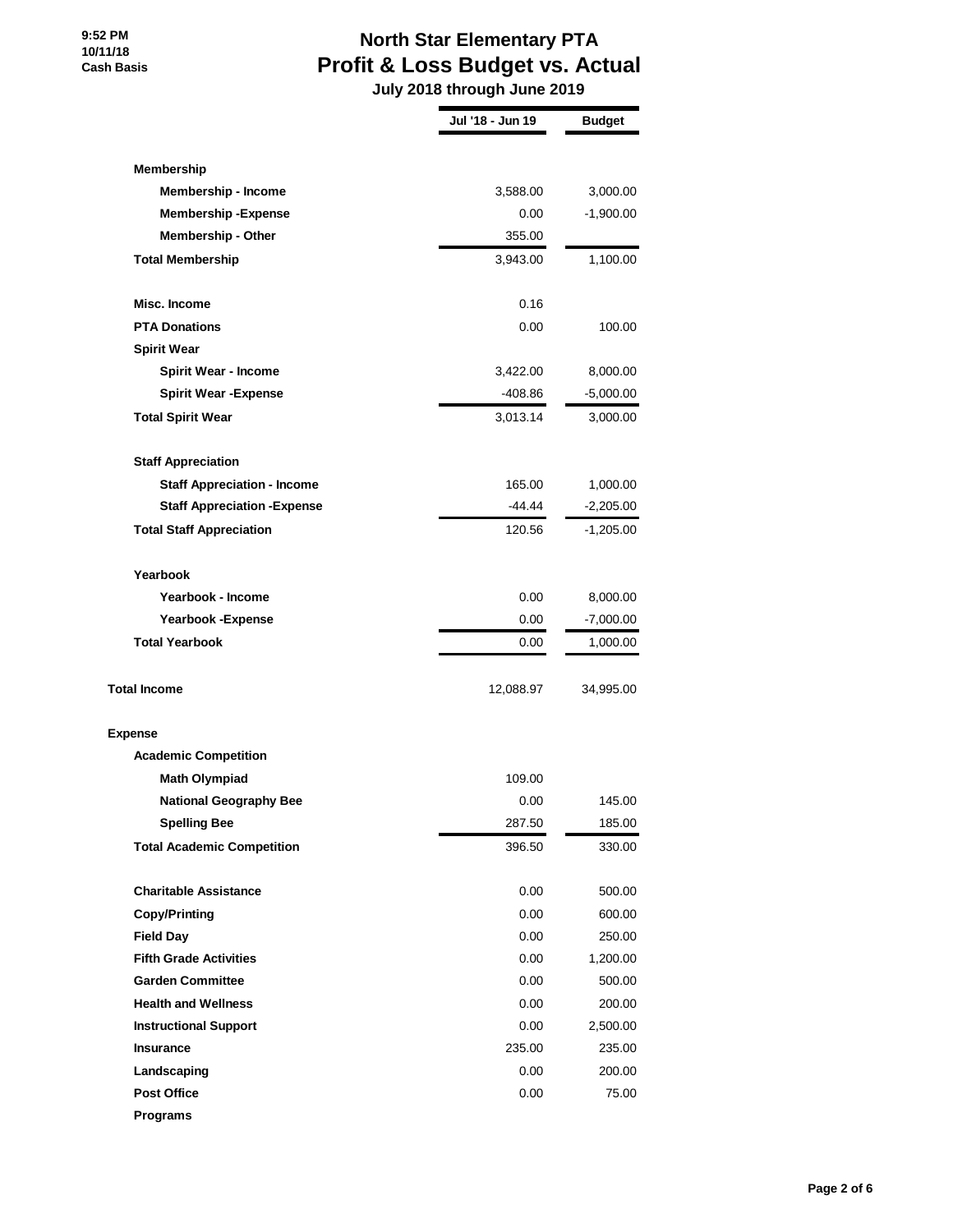# **North Star Elementary PTA Profit & Loss Budget vs. Actual**

 **July 2018 through June 2019**

| <b>ARC</b><br>Art                                              | 0.00     |           |                   |
|----------------------------------------------------------------|----------|-----------|-------------------|
|                                                                |          | 1,800.00  |                   |
|                                                                | 0.00     | 200.00    |                   |
| <b>Assembly Programs</b>                                       | 0.00     | 1,350.00  |                   |
| <b>Enrichment</b>                                              | 0.00     | 400.00    |                   |
| Guidance                                                       | 0.00     | 200.00    |                   |
| <b>Junior Achievement</b>                                      | 0.00     | 1,800.00  |                   |
| <b>Music</b>                                                   | 0.00     | 400.00    |                   |
| <b>Native American Day</b>                                     | 0.00     | 150.00    |                   |
| <b>Physical Education</b>                                      | 0.00     | 400.00    |                   |
| <b>Reflections</b>                                             | 0.00     | 100.00    |                   |
| <b>Science Programs</b>                                        | 840.00   | 4,000.00  | <b>Ashland Na</b> |
| <b>Senior Class Annual Celebration</b>                         | 0.00     | 500.00    |                   |
| <b>Total Programs</b>                                          | 840.00   | 11,300.00 |                   |
| <b>PTA Operating Expense</b><br>Professional fees for tax work | 0.00     | 350.00    |                   |
| <b>State Annual Conference</b>                                 | 0.00     | 70.00     |                   |
| <b>PTA Operating Expense - Other</b>                           | 130.47   | 400.00    |                   |
| <b>Total PTA Operating Expense</b>                             | 130.47   | 820.00    |                   |
| <b>Recess Equipment</b>                                        | 0.00     | 500.00    |                   |
| <b>Safety in School</b>                                        | 0.00     | 100.00    |                   |
| <b>School and Staff Support</b>                                | 537.95   | 6,900.00  |                   |
| School parking space signs                                     | 20.00    | 20.00     |                   |
| <b>Student of the Week</b>                                     | 0.00     | 150.00    |                   |
| <b>Student Planner</b>                                         | 2,744.50 | 2,194.25  |                   |
| <b>Total Expense</b>                                           | 4,904.42 | 28,574.25 |                   |
| Net Income                                                     | 7,184.55 | 6,420.75  |                   |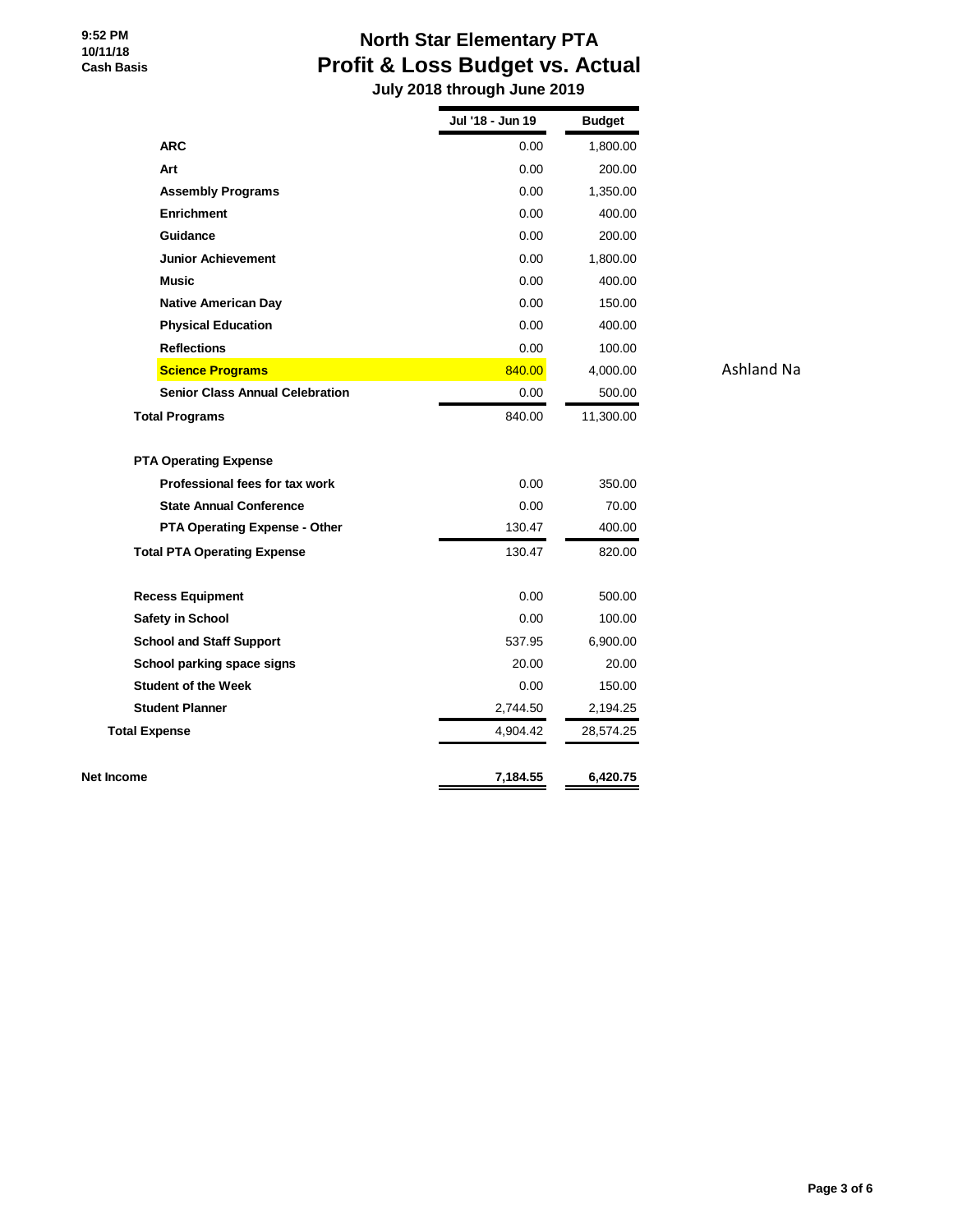# **North Star Elementary PTA Profit & Loss Budget vs. Actual July 2018 through June 2019**

**Income**

**Family Activities Family Activities - Income Family Activities -Expense Total Family Activities**

**Fundraiser**

**Book Fair Book Fair - Income Book Fair -Expense Total Book Fair**

**Carnival Carnival - Income Carnival -Expense**

**Total Carnival**

**Family Dance Party Family Dance Party - Income Family Dance Party -Expense**

**Total Family Dance Party**

**Grant income**

**Product Incentives**

**Restaurant&Vendor Events**

**Restaurant&Vendor Event-Expense**

**Restaurant&Vendor Events-Income**

**Friendly's fundraiser** 

**School Supply Kits**

**School Supply Kits-Income**

**Total Restaurant&Vendor Events**

**Total School Supply Kits**

#### **Spirit Fest**

**Spirit Fest - Income Spirit Fest -Expense**

**Total Spirit Fest**

**Tile Night**

**Tile Night - Expense**

**Tile Night - Income Total Tile Night**

prepay for the 100 tiles

hasn't brought in what we had hoped. t funds are not included in this number yet.

**Total Fundraiser**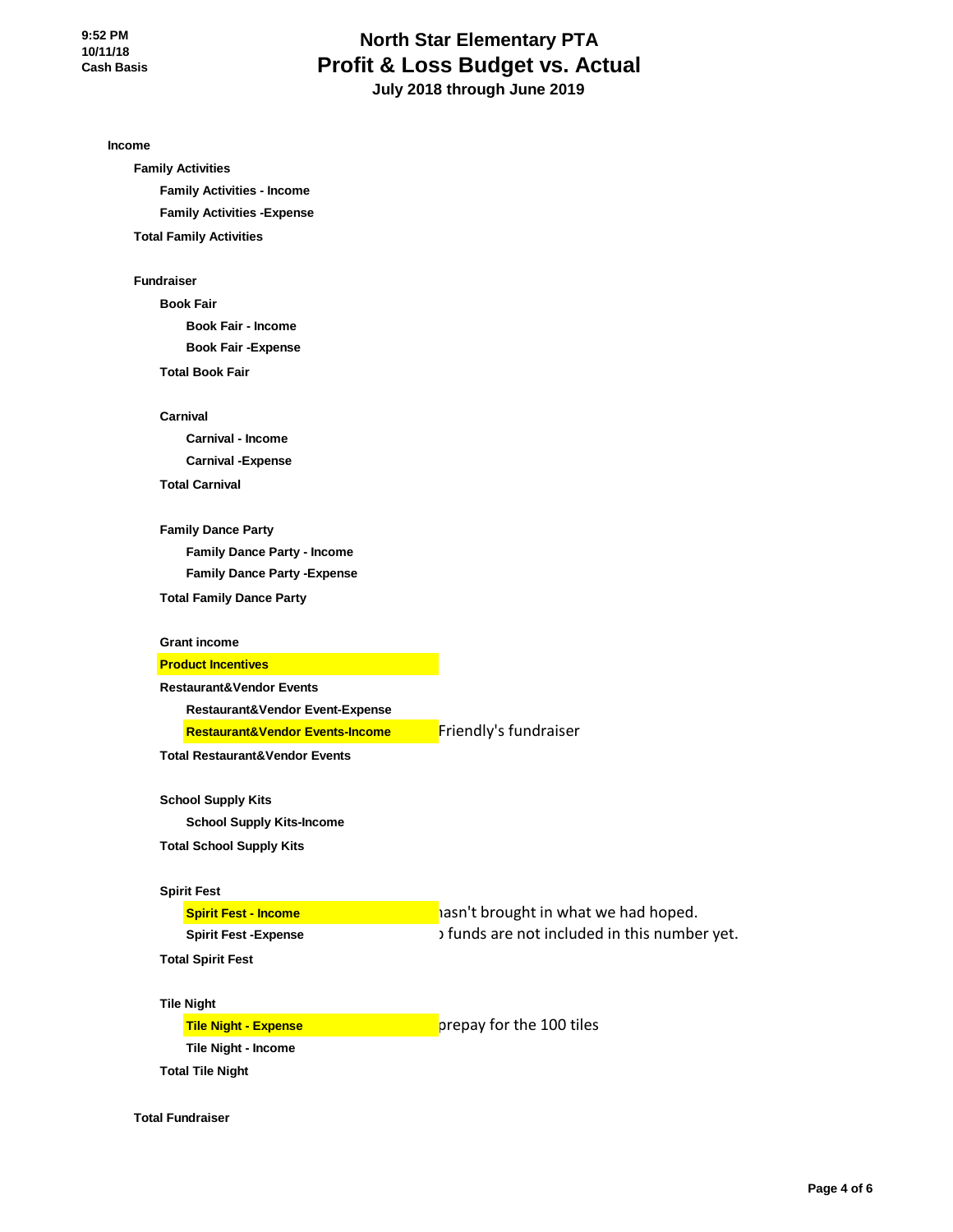# **North Star Elementary PTA Profit & Loss Budget vs. Actual July 2018 through June 2019**

**Membership**

**Membership - Income Membership -Expense Membership - Other Total Membership**

**Misc. Income PTA Donations Spirit Wear Spirit Wear - Income Spirit Wear -Expense Total Spirit Wear**

**Staff Appreciation**

**Staff Appreciation - Income Staff Appreciation -Expense Total Staff Appreciation**

**Yearbook Yearbook - Income Yearbook -Expense Total Yearbook**

## **Total Income**

#### **Expense**

**Academic Competition Math Olympiad National Geography Bee Spelling Bee Total Academic Competition**

**Charitable Assistance Copy/Printing Field Day Fifth Grade Activities Garden Committee Health and Wellness Instructional Support Insurance Landscaping Post Office**

**Programs**